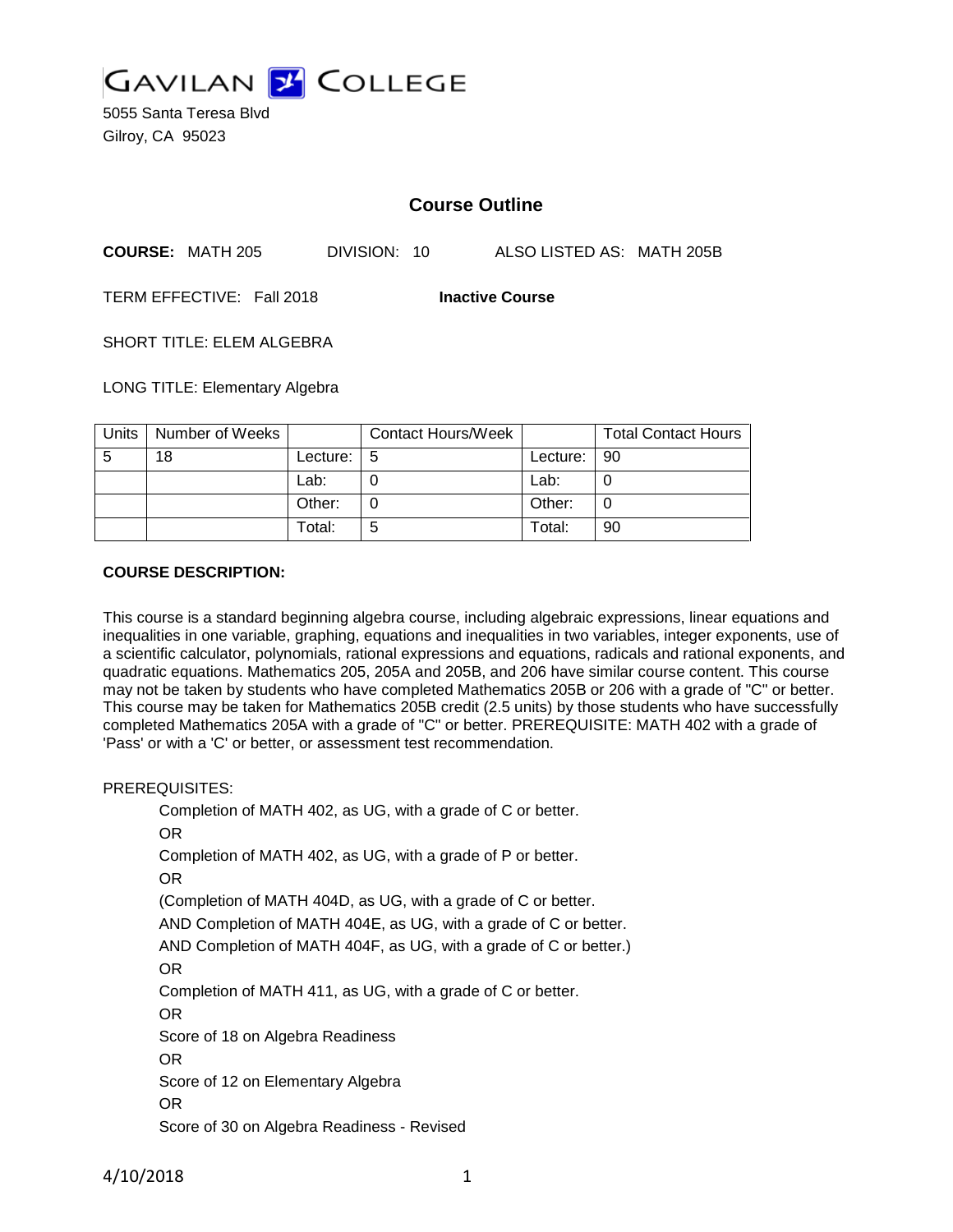OR

Score of 2400 on Accuplacer Math

COREQUISITES:

CREDIT STATUS: C - Credit - Degree Non Applicable

GRADING MODES

L - Standard Letter Grade

REPEATABILITY: N - Course may not be repeated

SCHEDULE TYPES: 02 - Lecture and/or discussion

## **STUDENT LEARNING OUTCOMES:**

1. Simplify and evaluate expressions. Solve linear equations and inequalities in one variable and their applications. Measure: Homework, Quizzes, Exams ILO: 2

2. Evaluate and solve formulas.

Measure: Homework, Quizzes, Exams ILO: 2

3. Graph linear equations and inequalities in two variables. Measure: Homework, Quizzes, Exams ILO: 2

4. Solve systems of equations and inequalities in two variables and their applications. Measure: Homework, Quizzes, Exams ILO: 2

5. Apply the laws of exponents to algebraic expressions. Use scientific notation and a scientific calculator.

Measure: Homework, Quizzes, Exams ILO: 2

6. Define a polynomial and perform the operations of addition, subtraction, multiplication, and division of polynomials. Measure: Homework, Quizzes, Exams

 $ILO: 2$ 

7. Factor polynomials and solve polynomial equations in one variable. Measure: Homework, Quizzes, Exams  $ILO: 2$ 

8. Simplify and add, subtract, multiply, and divide with rational expressions.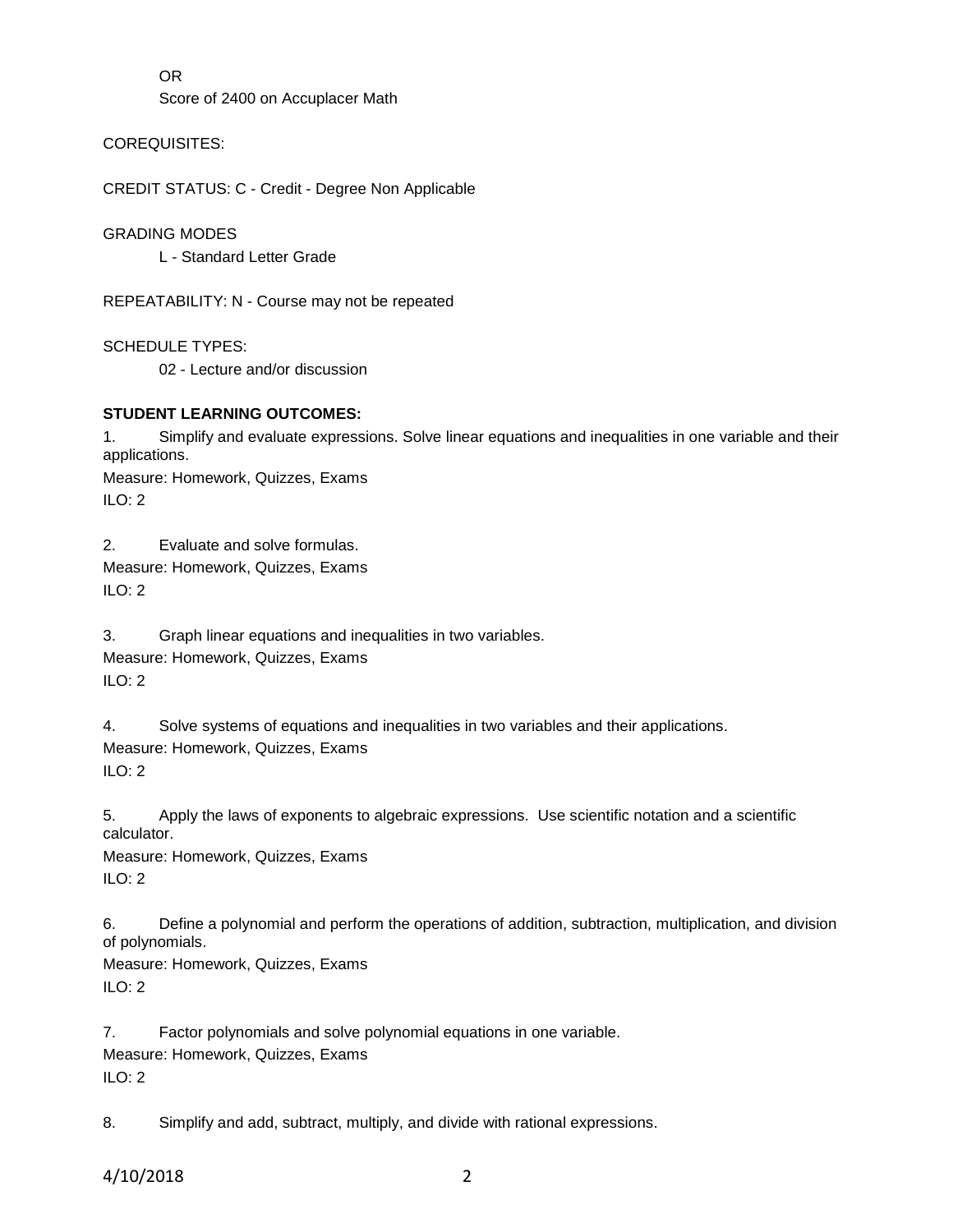Measure: Homework, Quizzes, Exams  $II$  O: 2

9. Determine square roots, simplify radicals, and perform basic operations with radicals Measure: Homework, Quizzes, Exams ILO: 2

10. Solve quadratic equations by using the quadratic formula. Measure: Homework, Quizzes, Exams ILO: 2

# CONTENT, STUDENT PERFORMANCE OBJECTIVES, OUT-OF-CLASS ASSIGNMENTS

Inactive Course: 03/26/2018

As of Fall 2009, GAV GE B4 no longer applicable.

Each week, students will be expected to read assigned text sections and complete assigned homework.

#### 5 Hours

Operations with fractions, order of operations, and simplifying expressions. SPO - Perform operations with fractions and simplify expressions.

#### 5 Hours

Basic operations with real numbers, number lines, and simplifying expressions. SPO - Perform operations using the properties of real numbers and simplify expressions.

#### 5 Hours

Solving linear equations. SPO - Use the properties of linear equations to solve them.

#### 5 Hours

Applications of linear equations including formulas and some geometric applications. SPO - Utilize problemsolving strategies to solve applications. Evaluate and solve formulas.

#### 5 Hours

Ratios, proportions, and their applications. Solving linear inequalities. SPO - Write and simplify ratios and proportions. Solve linear inequalities.

### 5 Hours

Graphs, linear equations in two variables, slopes and equations of a line. SPO - Read graphs and recognize and graph linear equations in two variables. Determine the slope and equation of a line.

#### 5 Hours

Graph linear inequalities. Solve systems of linear equations by graphing, substitution, and elimination. SPO - Graph linear inequalities. Solve systems of linear equations by graphing, substitution, and elimination.

#### 5 Hours

Applications of linear systems and the power and product rules of exponents. SPO - Utilize problem-solving strategies to solve applications. Apply the product and power rules of exponents.

#### 5 Hours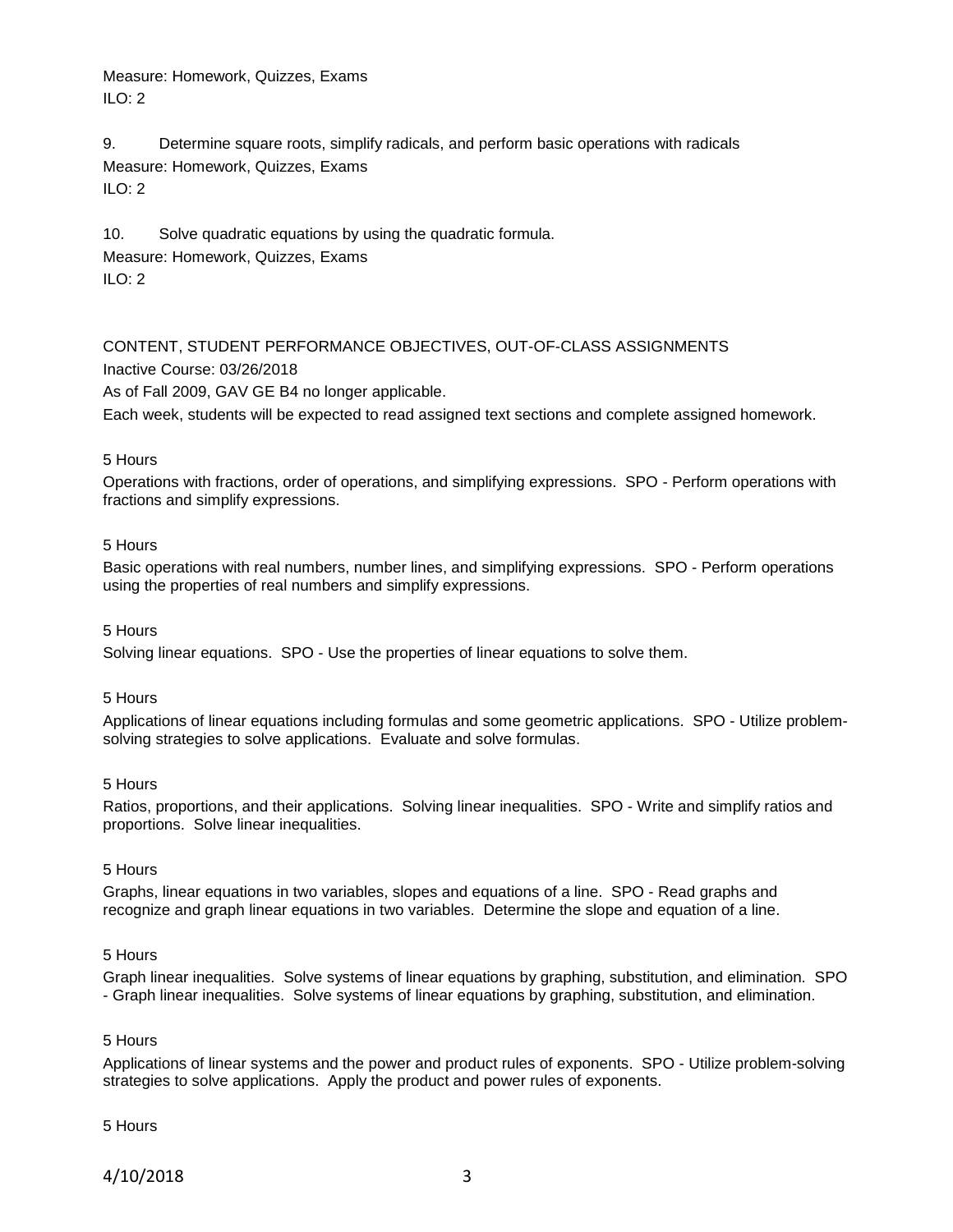Utilize the quotient rule for exponents. Write numbers in scientific notation and perform operations using a scientific calculator. Add, subtract, and multiply polynomials. SPO - Apply quotient rules for exponents. Write numbers using scientific notation. Use a calculator to perform operations with numbers in scientific notation. Add, subtract, and multiply polynomials.

### 5 Hours

Special products and dividing polynomials. Greatest common factors, factor by grouping and basic factoring of polynomials. SPO - Use special products to multiply polynomials. Divide polynomials. Factor polynomials using GCF and grouping. Factor trinomials.

#### 5 Hours

Factoring trinomials, including special factoring rules. Solve quadratic equations by factoring. SPO - Factor trinomials of the form  $ax^2 +bx +c$  and solve equations of the same form by factoring.

### 5 Hours

Solve applications using quadratic equations. Introduce the quadratic formula using equations with rational solutions. Simplify rational expressions and add, subtract, multiply, and divide them. SPO - Solve applications using quadratic equations. Utilize factoring and the quadratic formula. Simplify rational expressions involving operations.

#### 5 Hours

Evaluate roots and add, subtract, multiply, and simplify radicals. SPO - Evaluate square roots along with adding, subtracting, multiplying, and simplifying radicals.

#### 5 Hours

Dividing radicals and rationalizing the denominators with radicals. SPO - Divide radicals and rationalize denominators.

#### 5 Hours

Solve quadratic equations utilizing the quadratic formula where the solutions contain radicals. SPO - Solve quadratic equations that contain radicals.

### 5 Hours

Final exam.

### **METHODS OF INSTRUCTION:**

Lecture/Discussion, question and answer, written exams, multimedia software.

### **METHODS OF EVALUATION:**

CATEGORY 1 - The types of writing assignments required: Percent range of total grade: 0 % to 0 %

If this is a degree applicable course, but substantial writing assignments are not appropriate, indicate reason Course is primarily computational

CATEGORY 2 -The problem-solving assignments required: Percent range of total grade: 70 % to 100 % Homework Problems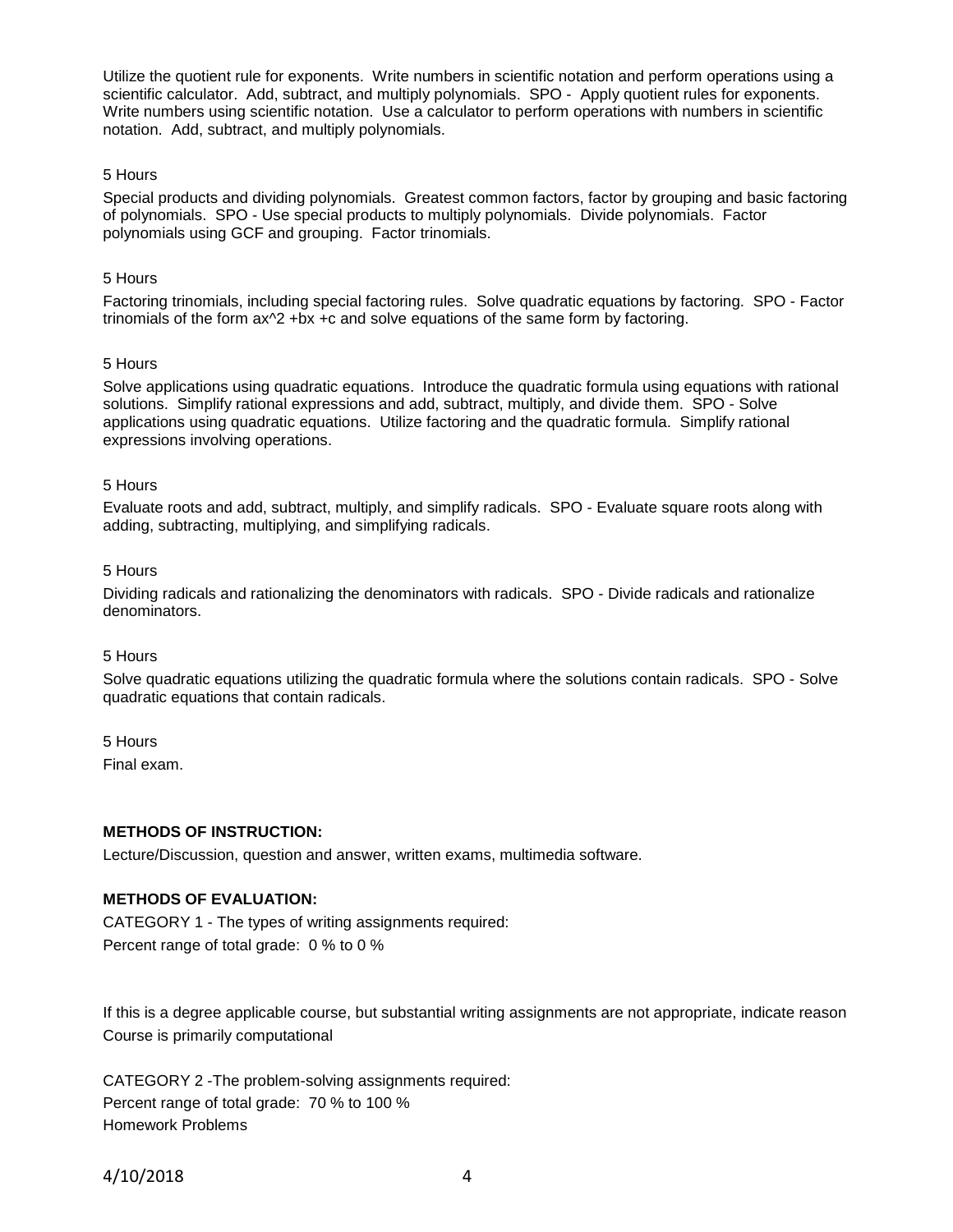Quizzes Exams

CATEGORY 3 -The types of skill demonstrations required: Percent range of total grade: 0 % to 0 %

CATEGORY 4 - The types of objective examinations used in the course: Percent range of total grade: 0 % to 30 % Other: Solving problems

CATEGORY 5 - Any other methods of evaluation: Percent range of total grade: 0 % to 10 %

At instructor discretion

### **REPRESENTATIVE TEXTBOOKS:**

Required: Lial, Hornsby, and McGinnis, Elem. Algebra, 10th edition, Pearson, 2008, or other appropriate college level text. Reading level of text: 12th gradeVerified by: Ken Wagman

## **ARTICULATION and CERTIFICATE INFORMATION**

Associate Degree: CSU GE: IGETC: CSU TRANSFER: Not Transferable UC TRANSFER: Not Transferable

SUPPLEMENTAL DATA: Basic Skills: B Classification: Y Noncredit Category: Y Cooperative Education: Program Status: 2 Stand-alone Special Class Status: N CAN: CAN Sequence: CSU Crosswalk Course Department: CSU Crosswalk Course Number: Prior to College Level: B Non Credit Enhanced Funding: N Funding Agency Code: Y In-Service: N